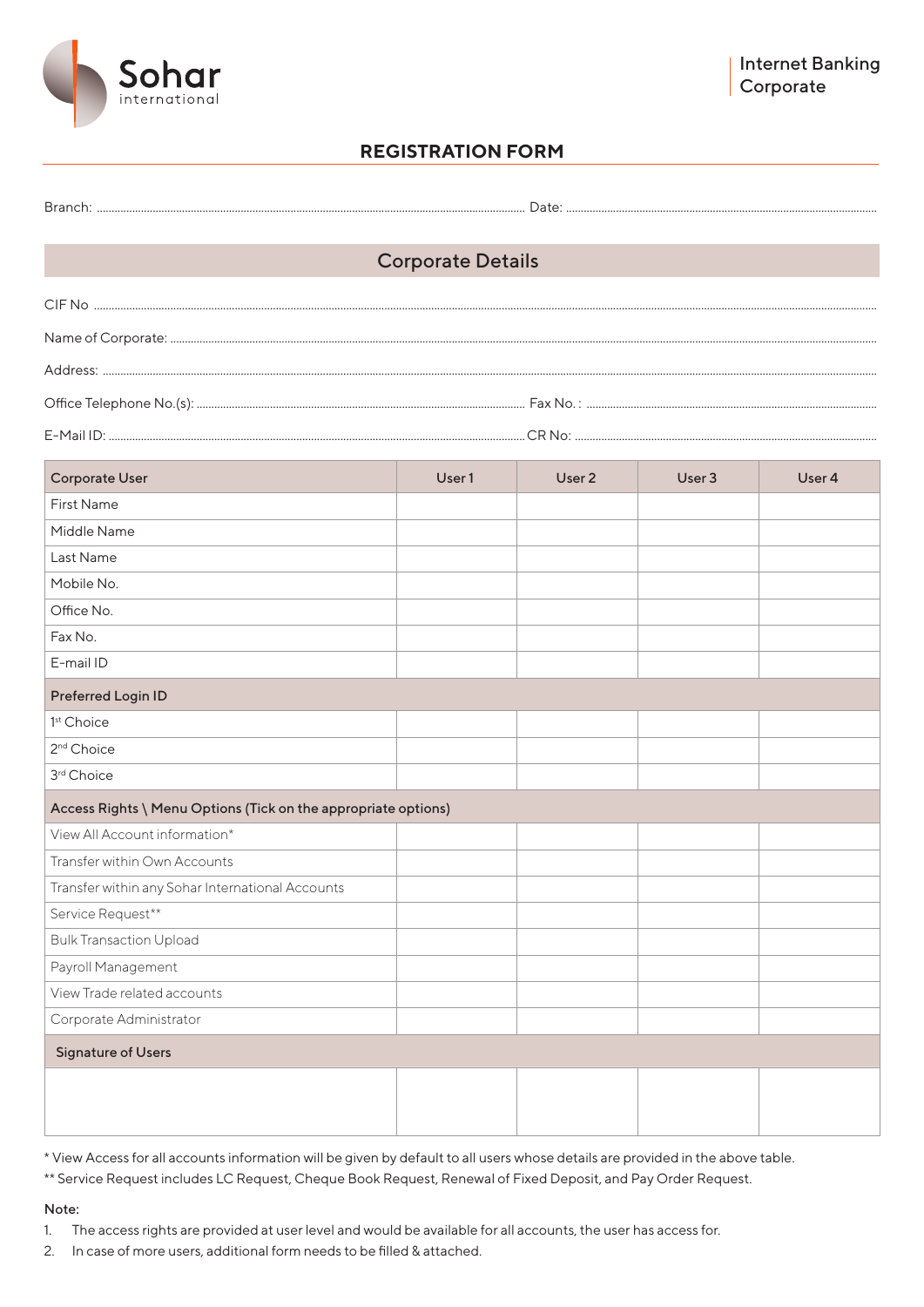## B. Corporate Limit (For online Transaction)

The Maximum value daily for all the online transaction, which can be processed by ALL OUR USERS in ALL OUR ACCOUNTS :

OMR ..........……….........…….......…...................…………..........…...................…………...................………..........………........…….......…...................................................................................

Note:

- 1. All limits will be in Omani Riyal Only
- 2. In Case if the limits are not specified, default daily limit of OMR 50,000 would be set.

# C. Account wise Limit (For online Transaction)

| Account No.<br>(Operative / OD Accounts) | Daily Cumulative Limit * |        |                                     |
|------------------------------------------|--------------------------|--------|-------------------------------------|
|                                          | <b>Account Currency</b>  | Amount | Max. Number of Transactions per day |
|                                          |                          |        |                                     |
|                                          |                          |        |                                     |
|                                          |                          |        |                                     |
|                                          |                          |        |                                     |
|                                          |                          |        |                                     |
|                                          |                          |        |                                     |
|                                          |                          |        |                                     |
|                                          |                          |        |                                     |

#### Note:

- 1. Kindly note the Daily cumulative limits set in each account can't exceed the Corporate Limit defined in B above. Incase of the foreign currency accounts, the limits cannot exceed the equivalent Corporate Limits in OMR.
- 2. If the limits set up at account level are lower than the Corporate Limits, then the account limit would prevail.

## D. Corporate User wise limit (For online Transaction)

|                | <b>Daily Cumulative Limit</b>      |                                                  |  |  |
|----------------|------------------------------------|--------------------------------------------------|--|--|
| Corporate User | Maximum value for transfer per day | <b>Maximum Number of Transactions</b><br>per day |  |  |
| User 1         |                                    |                                                  |  |  |
| User 2         |                                    |                                                  |  |  |
| User 3         |                                    |                                                  |  |  |
| User 4         |                                    |                                                  |  |  |

#### Note:

- 1. Incase if the total of the user limits are greater than the Account wise limits defined in C above, the account limits would prevail.
- 2. If the limits set up at user level are lower than the Account wise limits, then the userwise limits would prevail.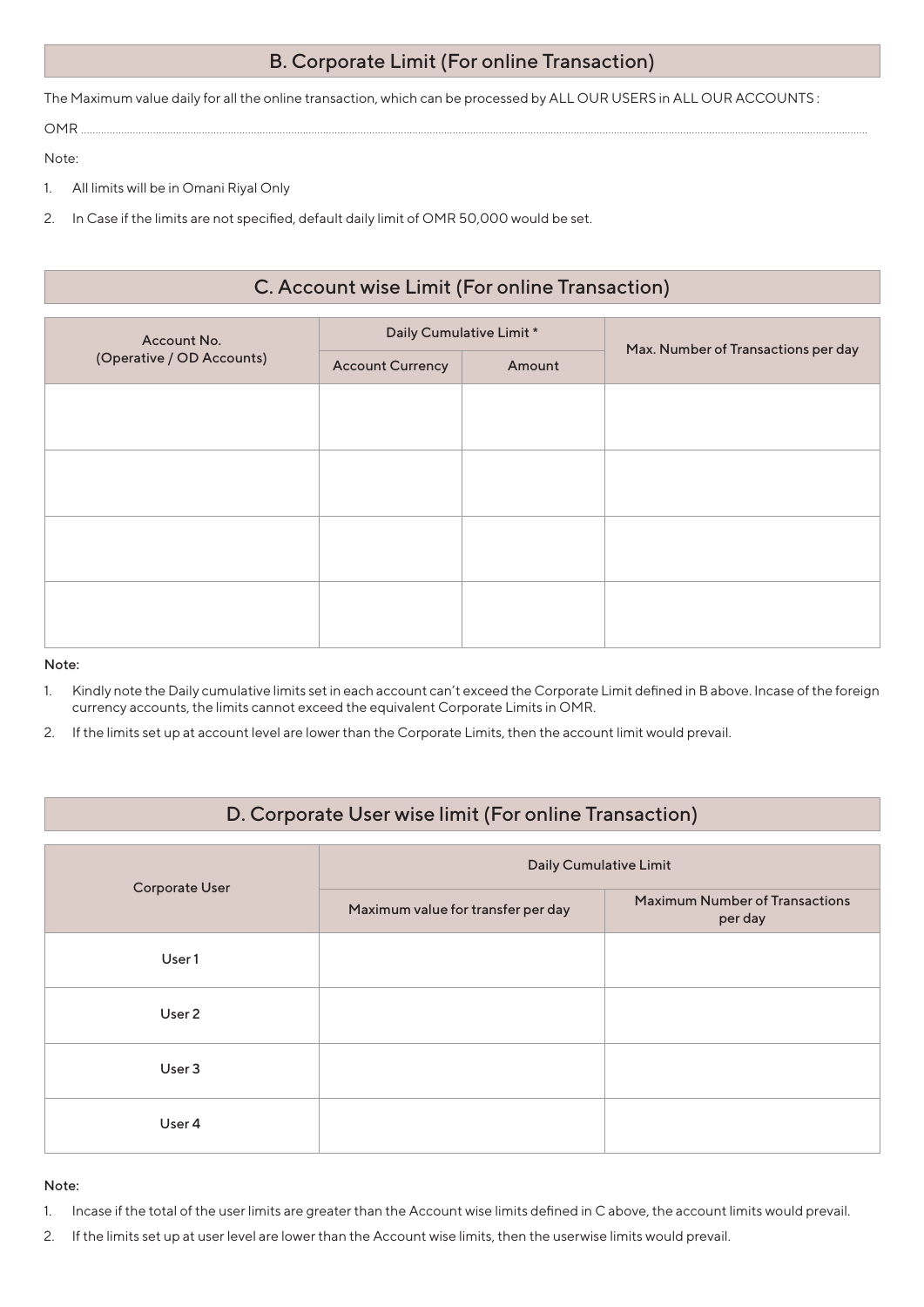| E. Authorization Workflow (Rules for financial / Non financial Transactions) |                                                              |                            |  |          |
|------------------------------------------------------------------------------|--------------------------------------------------------------|----------------------------|--|----------|
| Services to be authorized by other<br>Corporate User<br>user*                |                                                              | Transaction Amount (OMR)** |  | Approver |
|                                                                              | From (OMR)                                                   | To (OMR)                   |  |          |
|                                                                              | B<br>$\overline{C}$<br>D E<br>A                              |                            |  |          |
|                                                                              | $\overline{C}$<br>$ D $ $ E $<br><b>B</b><br>A               |                            |  |          |
|                                                                              | <b>B</b><br>l IE<br> C <br> D <br>IA.                        |                            |  |          |
|                                                                              | <b>B</b><br>- IE<br>C.<br>$\blacksquare$ $\blacksquare$<br>A |                            |  |          |
|                                                                              | B<br>C<br>ΙE<br>A                                            |                            |  |          |

\* Note: A = Service Requests

B = Self Account transfer

C = Third Party Transfer (Within Sohar International)

D = Bulk Transaction Upload

E = Payroll Management

\*\* This amount should be less than maximum amount specified at customer / account level in section B & C.

- Note: 1. Approver should be a user of corporate internet banking and should have access to menu option, which the approver has to approve.
	- 2. Incase of Service Request Authorisations, transactions amount need not be specified.

### Declaration

We confirm that the information given above are true and complete. We hereby confirm and undertake that we have read and understood the Terms and Conditions for usage of the Corporate Internet Banking Services provided by Sohar International. We agree that we will adhere to all the terms and conditions for opening/ applying/ availing/ maintaining/ operating (as applicable) and usage of Internet Banking, as may be in force from time to time. We agree and understand that the bank may, in its absolute discretion, discontinue any of the services completely or partially without providing any reasons.

| Name: |  |
|-------|--|
| Name: |  |
|       |  |
|       |  |

Company Seal / Stamp

| Document to be attached with request                                                                   |                                                                                                |  |  |
|--------------------------------------------------------------------------------------------------------|------------------------------------------------------------------------------------------------|--|--|
| Government                                                                                             | Partnership                                                                                    |  |  |
| Letter from Concerned Ministry for availing Internet Banking<br>Services & authorizing the user access | Partnership Resolution for availing Internet Banking Services &<br>authorizing the user access |  |  |
| <b>Club / Association / Society</b>                                                                    | <b>Companies</b>                                                                               |  |  |
|                                                                                                        |                                                                                                |  |  |

| <b>For Bank Use Only</b>                          |                                 |  |
|---------------------------------------------------|---------------------------------|--|
| For Relationship Manager Use Only                 | <b>For Operational Use Only</b> |  |
|                                                   |                                 |  |
|                                                   |                                 |  |
| Signature of Corporate verified: Yes<br><b>No</b> |                                 |  |
|                                                   |                                 |  |
|                                                   |                                 |  |